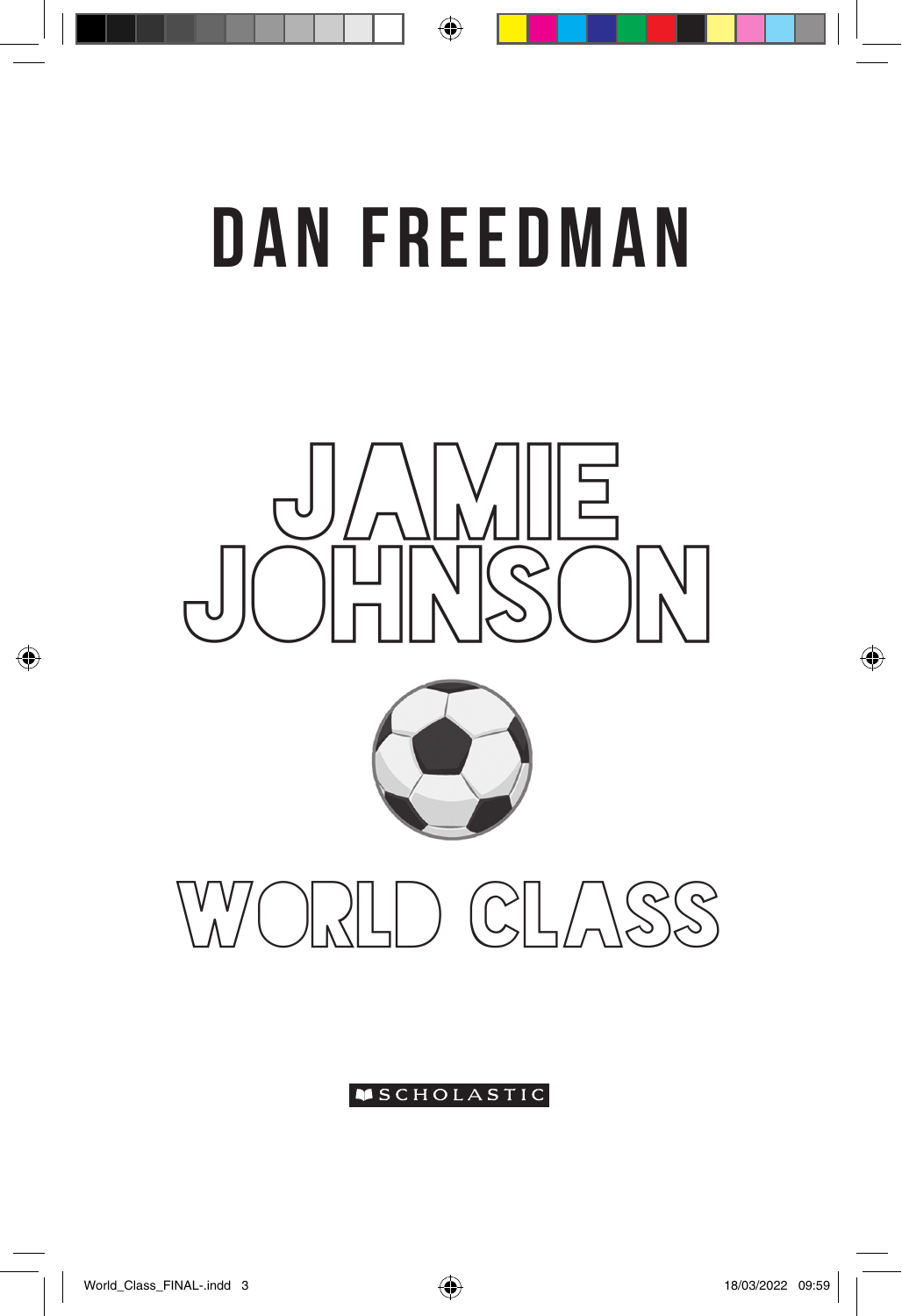### PROLOGUE

"We have a saying in football: form is temporary and class is permanent. But world class – genuine world class – well, that's for ever. Are *you* world class? We're about to find out…"

Sir Brian Robertson – Football Manager

4

◈

1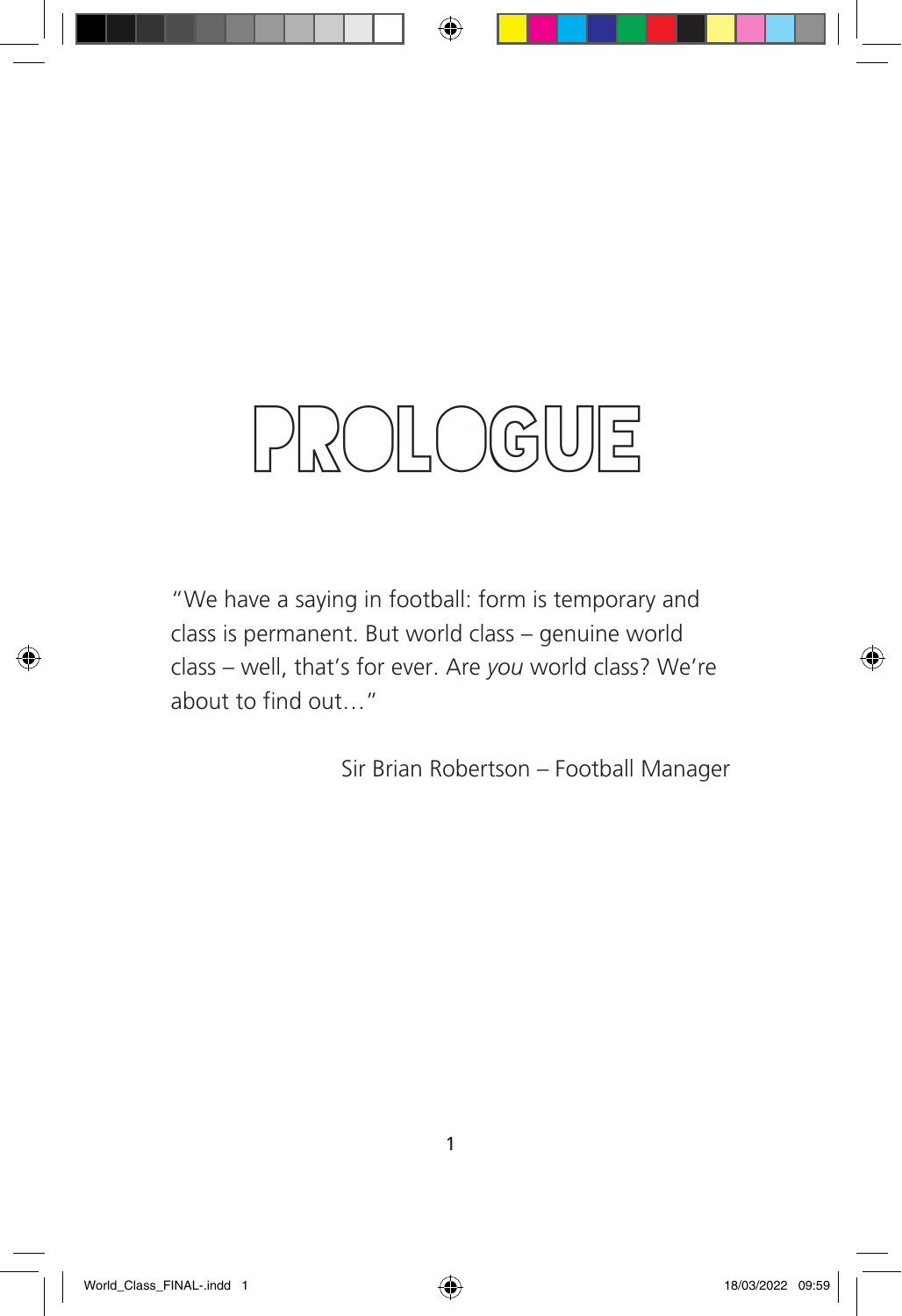

#### The middle of the World Cup

Jamie instantly killed the pace on the ball, deftly cushioning it on his thigh. As it dropped to the ground, he flicked it forwards and sprinted after it in one easy, fluid movement.

Using his perfect close control, he passed the ball from foot to foot, nimbly evading the tackles like a speeding slalom skier racing down a mountain.

With his arms pumping and his legs racing, he galloped down the line. Once he hit turbo speed, Jamie was simply uncatchable.

He was a superhuman playing against mortals. His skills came from another world.

A huge grin was plastered across his face as he teased and destroyed the defenders with his speed and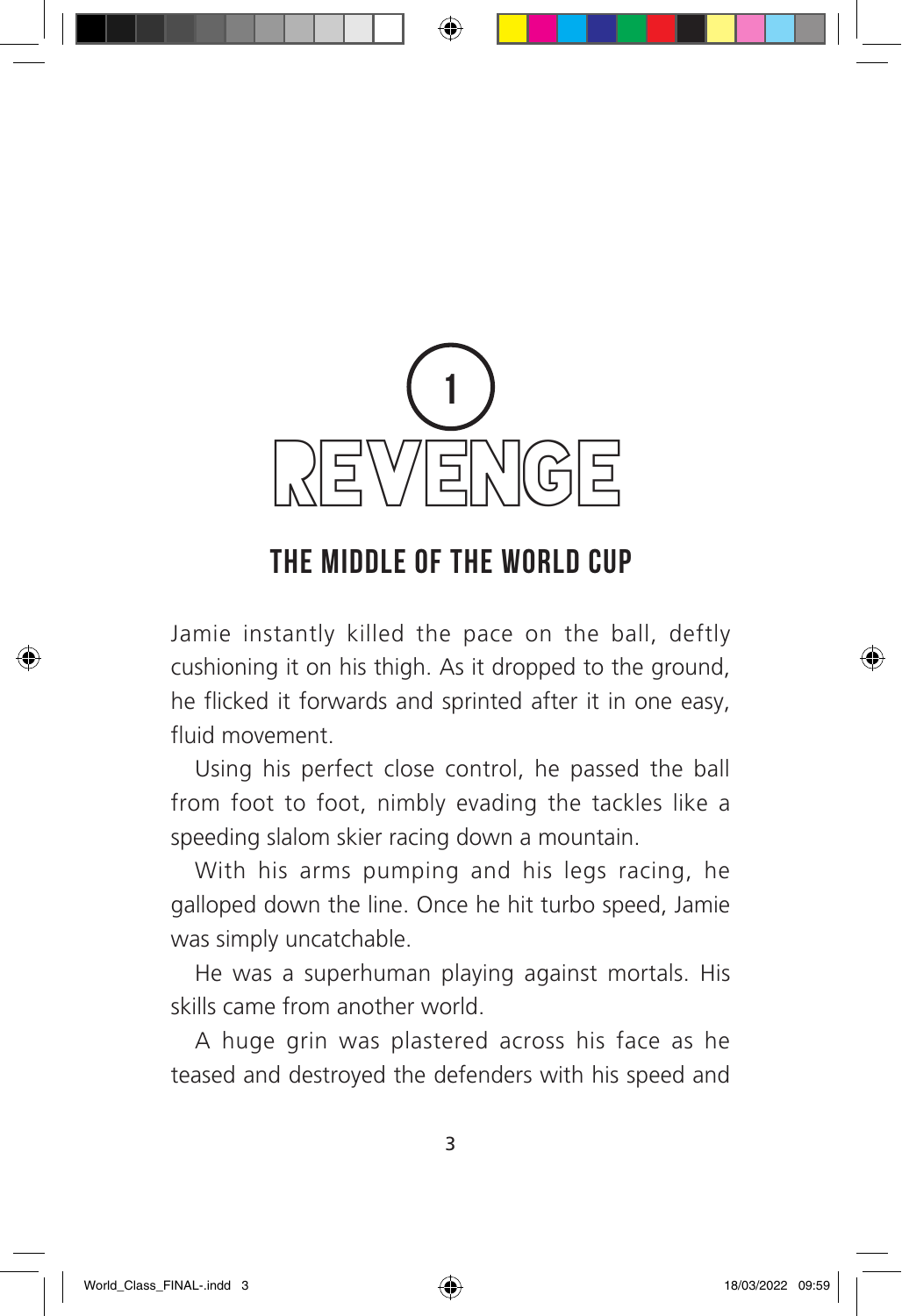poise. He could beat anyone today and he knew it.

But just at that moment, with Jamie right at the top of his game, displaying the full array of his majestic talent to the watching world, the cruel finger of fate was pointing directly at him.

Disaster was about to call and yet, with his eyes still firmly fixed on the ball, Jamie had no idea at all…

Jamie almost couldn't see through the pain. The torture tore through him like a furious forest fire. Bertorelli had known exactly what he was doing. In an evil scissors motion, he'd wrapped himself around Jamie's knee, crushing it and twisting it, almost until it broke.

Now, as Jamie was lifted on to a stretcher and given oxygen to breathe in, the pain in his brain was almost too much to bear.

All that training … all that practice … all those hours fighting his way back from the last injury. It had all been about this: reaching the World Cup and showing the entire world his skill.

But now Bertorelli had killed those dreams. He'd slashed them apart in cruel, cold-blooded revenge.

Jamie covered his eyes as he was carried away from the pitch into the darkness of the tunnel. He couldn't believe that this was it. That it was all over. It seemed only minutes ago that his World Cup journey had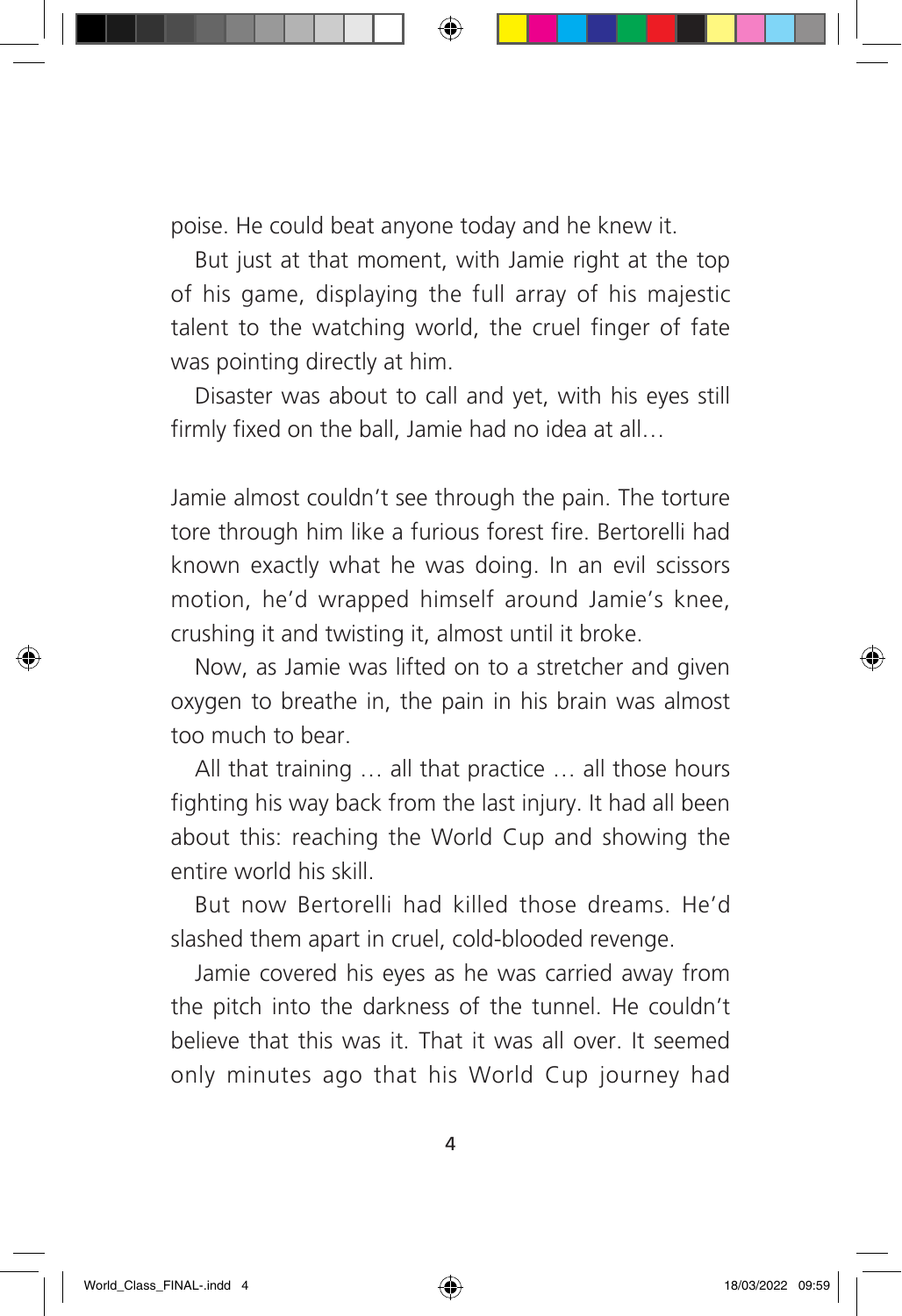$\bigoplus$ 

started with those special letters that came to the house.

Both of them.

◈

◈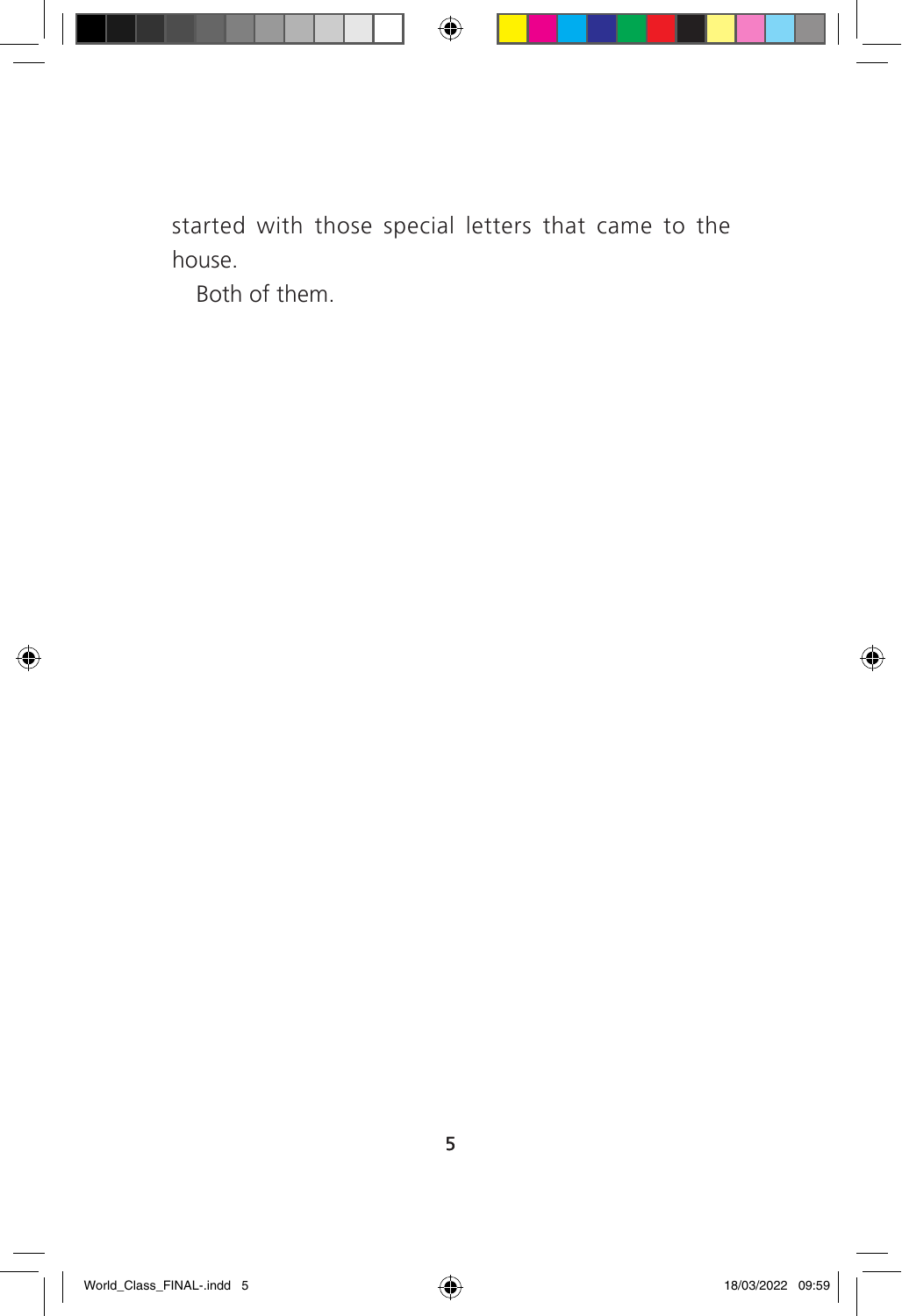

 $\overline{\phantom{0}}$ 

 $\bigcirc$ 

a sa Tan

 $\bigoplus$ 

a a shekara

⊓

 $\overline{\phantom{a}}$ 

┑

 $\blacksquare$ 

 $\bigoplus$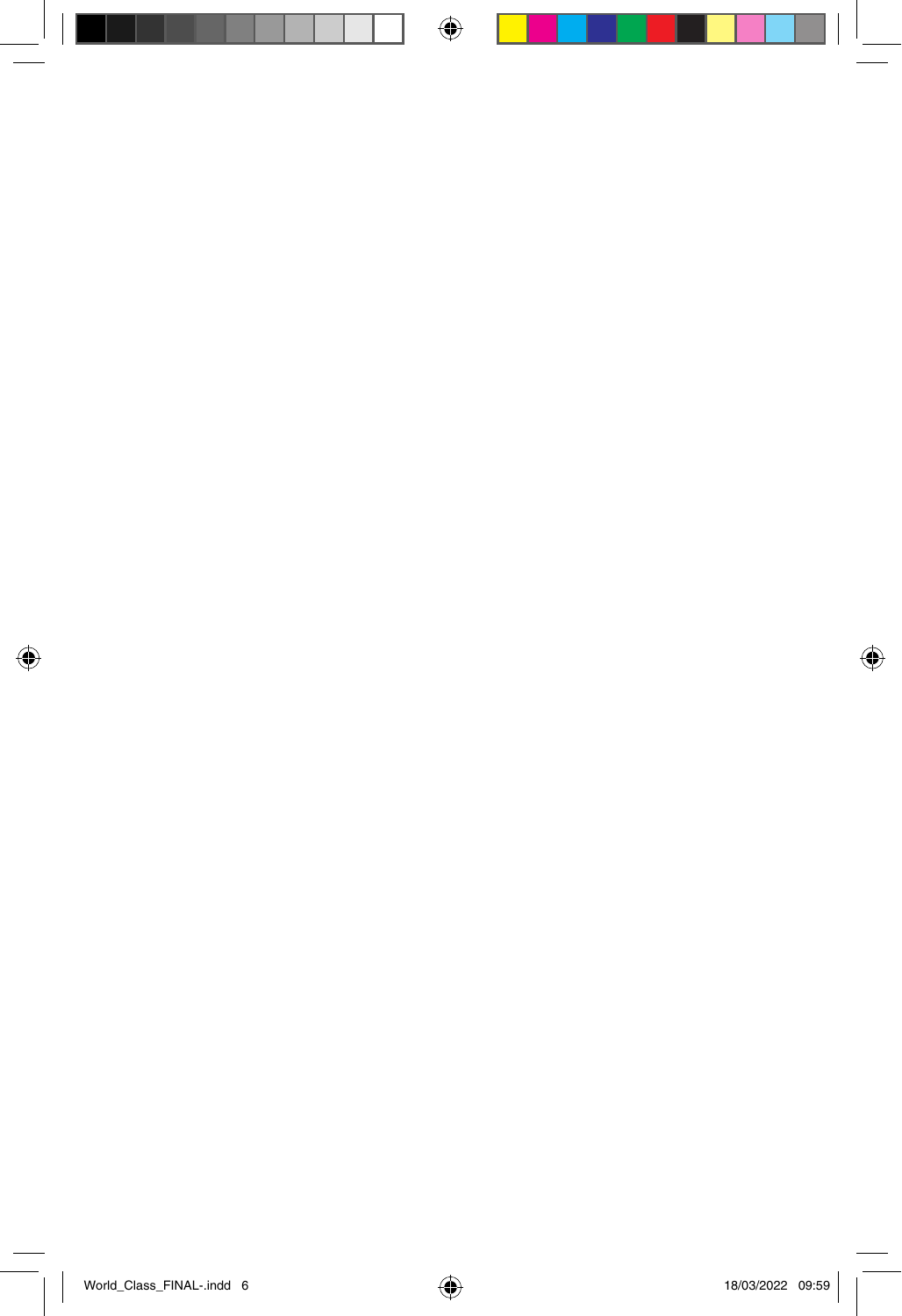

⊕

two and a half weeks before the START OF THE WORLD CUP

◈

◈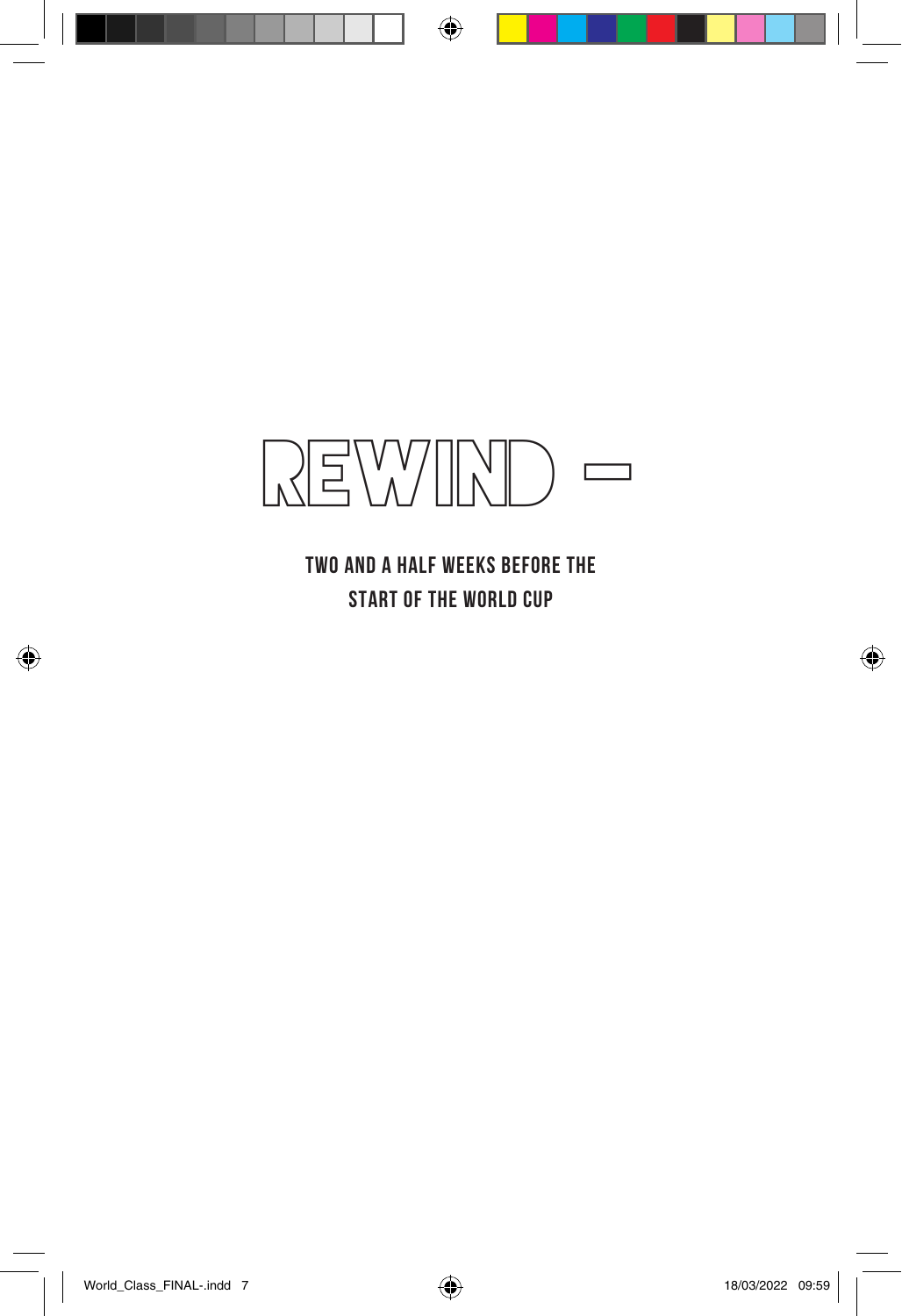

 $\equiv$ 

 $\bigcirc$ 

a sa Tan

 $\bigoplus$ 

a a shekara

H

 $\overline{\phantom{a}}$ 

┑

 $\blacksquare$ 

 $\bigoplus$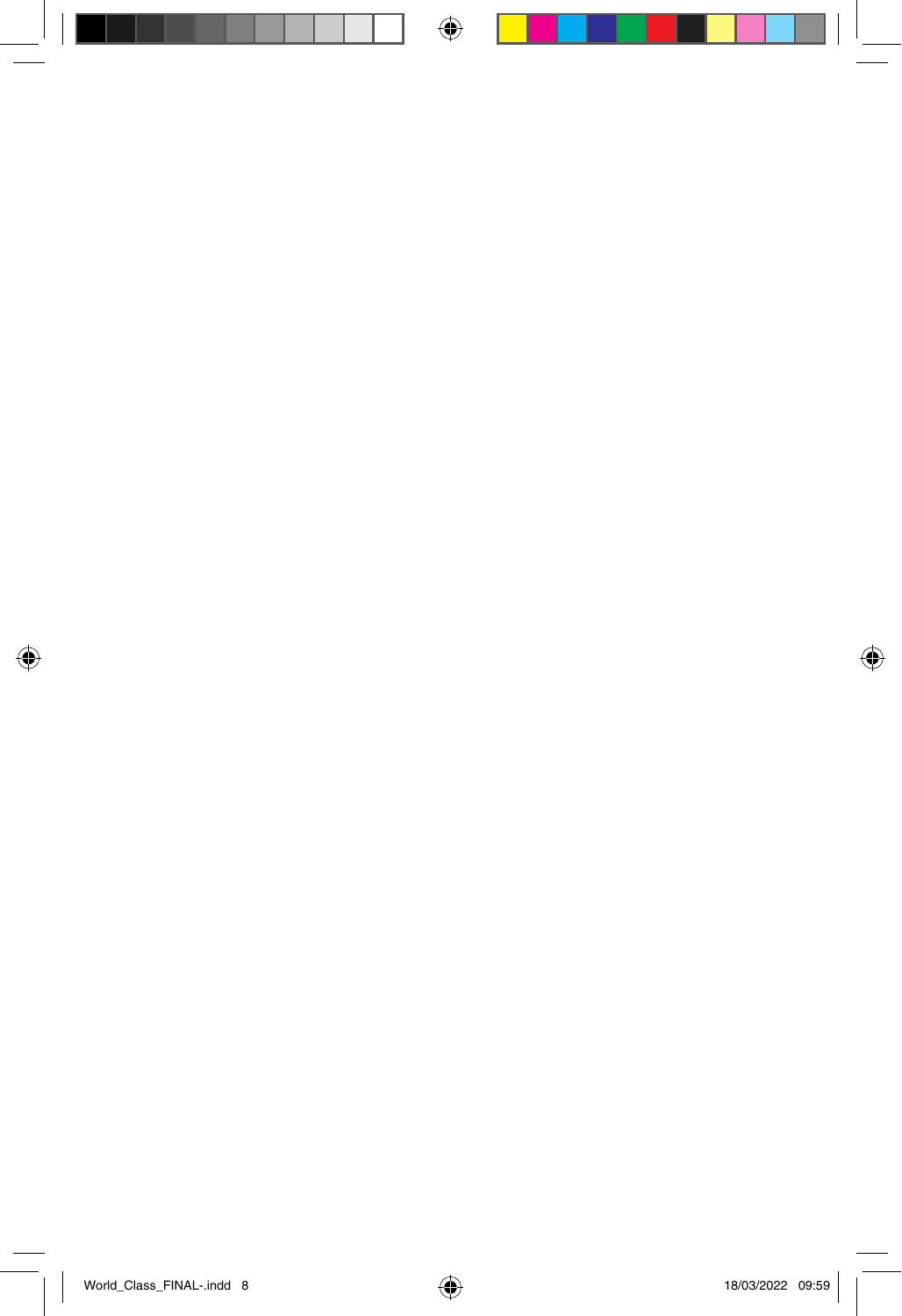# 2

## JAME'S CHOICE

### Friday 25 May

Jamie picked up the letter and read it again. For the fourth time. No matter how many times he read the words, only two stood out – like flashing lights:



◈

◈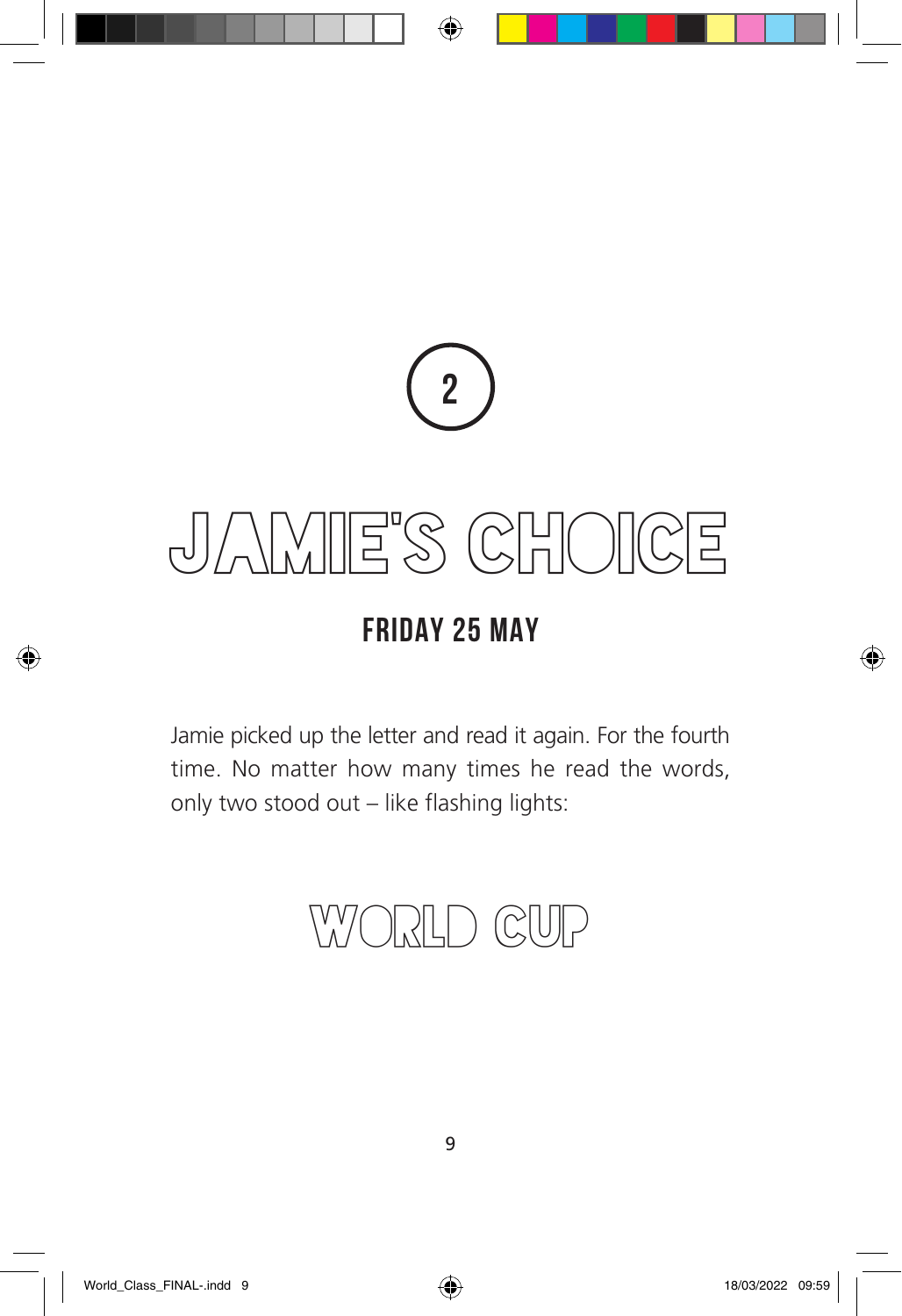

24 May

Dear Jamie Johnson,

It is with great pleasure that I inform you that you have been selected to join Scotland's Provisional World Cup squad. The tournament is being held in England from 11 June – 11 July. Please report, with your passport, to the Scotland Team base: The Riverside Hotel, Buckinghamshire, on 29 May.

Congratulations and good luck.

Sheila Clarke Team Administrator

Schedule: 29 May – Squad meets 31 May – Warm Up International v Ghana 1 June – Final World Cup Squad Announcement 13 June – First Group D Match v Nigeria 18 June – Second Group D Match v France 23 June – Final Group D Match v Argentina

Dates of further matches will depend on Group Results.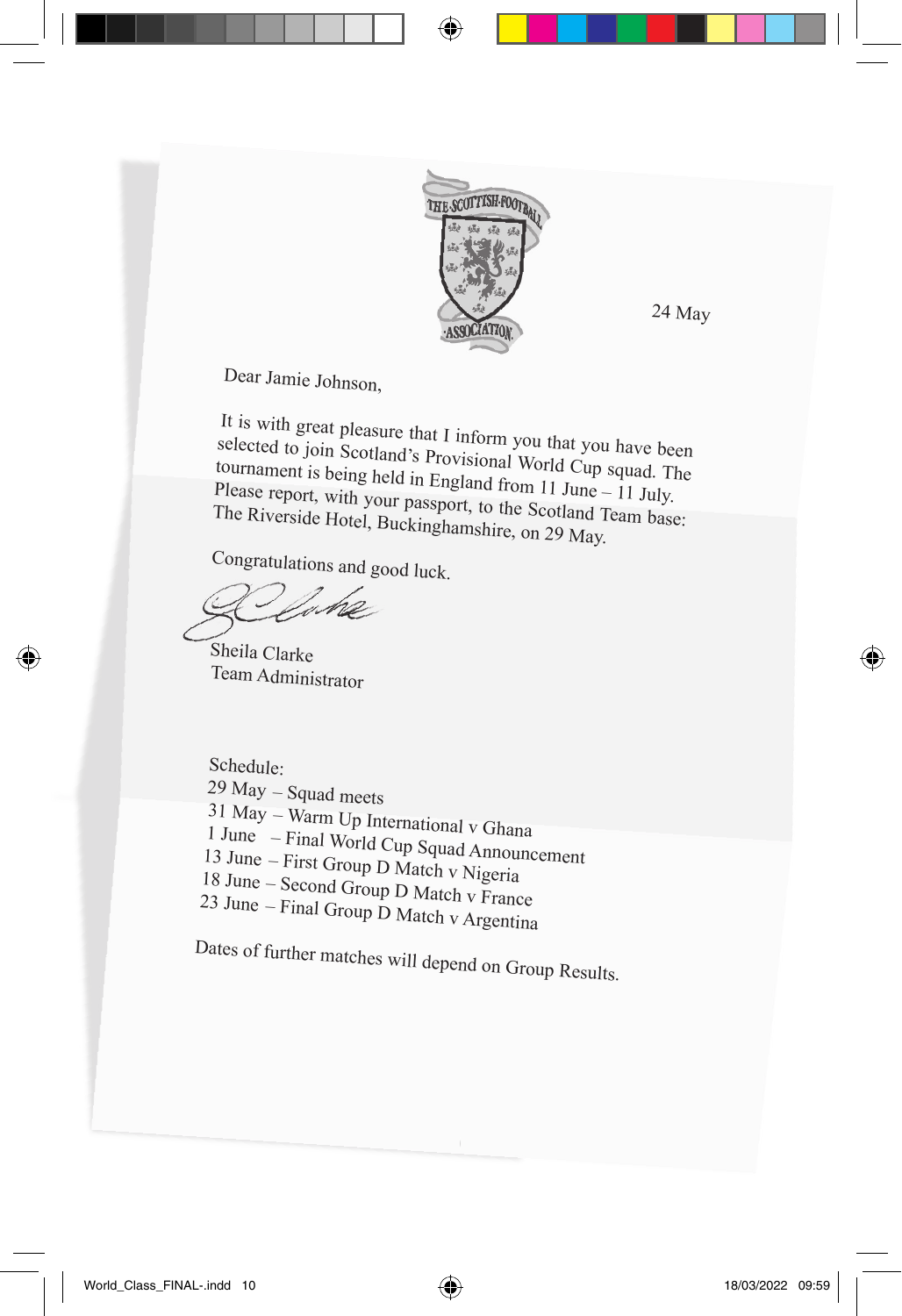Jamie shook his head and carefully placed the letter on his bed. Then he picked up almost the exact same letter from the England squad.

 $\bigoplus$ 

⊕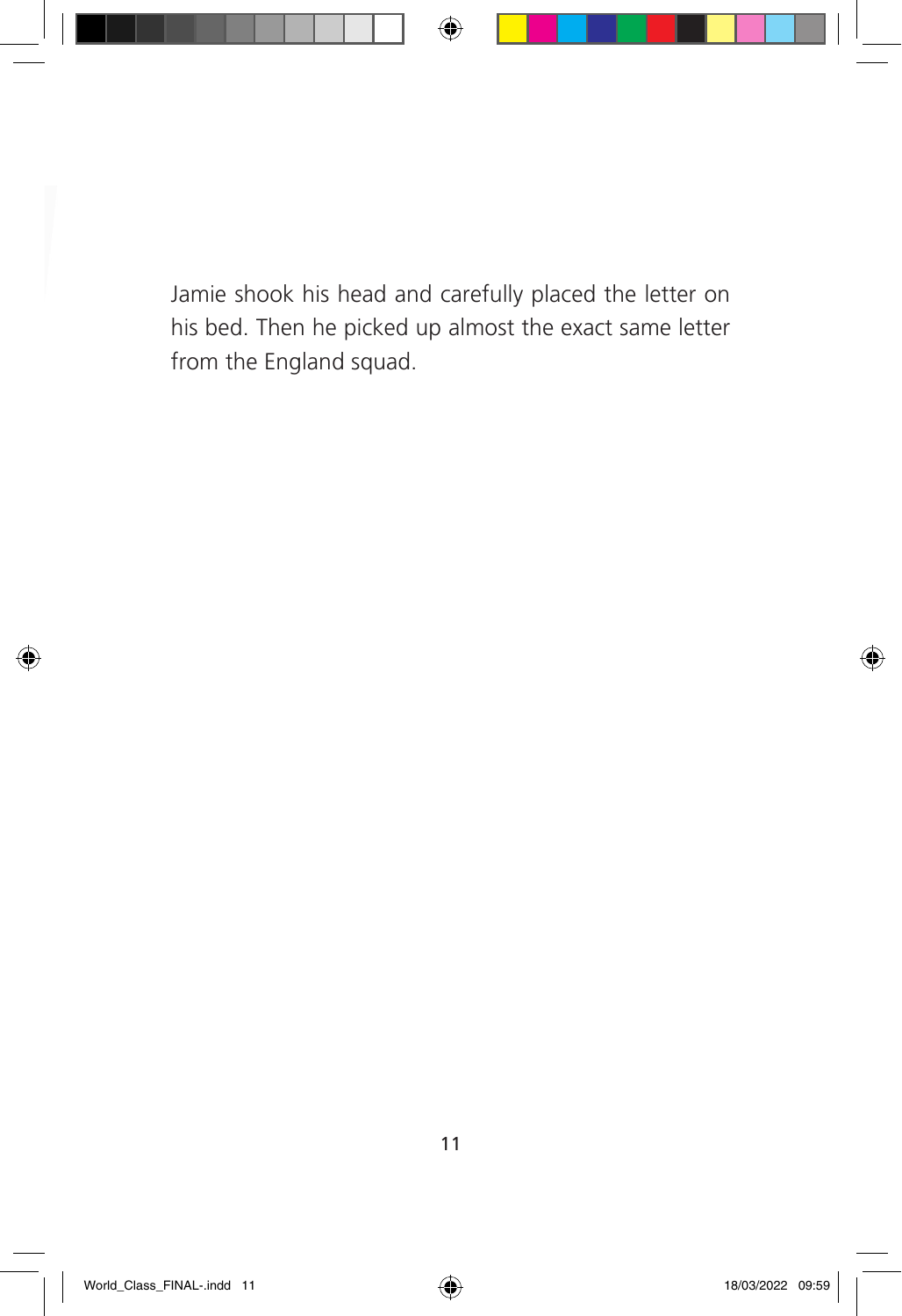

Spinning around in circles on the kitchen table, Jamie's ring reflected his mind. Turning this way and that, going around and around but moving nowhere.

Jamie squeezed his head. He felt as if the answer was close to him. Within touching distance. And yet somehow he couldn't reach it.

"I don't see how there's any choice to make," said Jeremy, Jamie's stepdad, barely looking up from his newspaper. "Play for England. They're the hosts, they've actually got a chance of winning the tournament and you'll make more money. Simple. And stop spinning that thing, will you! I'm trying to do the crossword."

"Well, it's not simple to me," said Jamie, purposely ignoring Jeremy and continuing to spin his ring in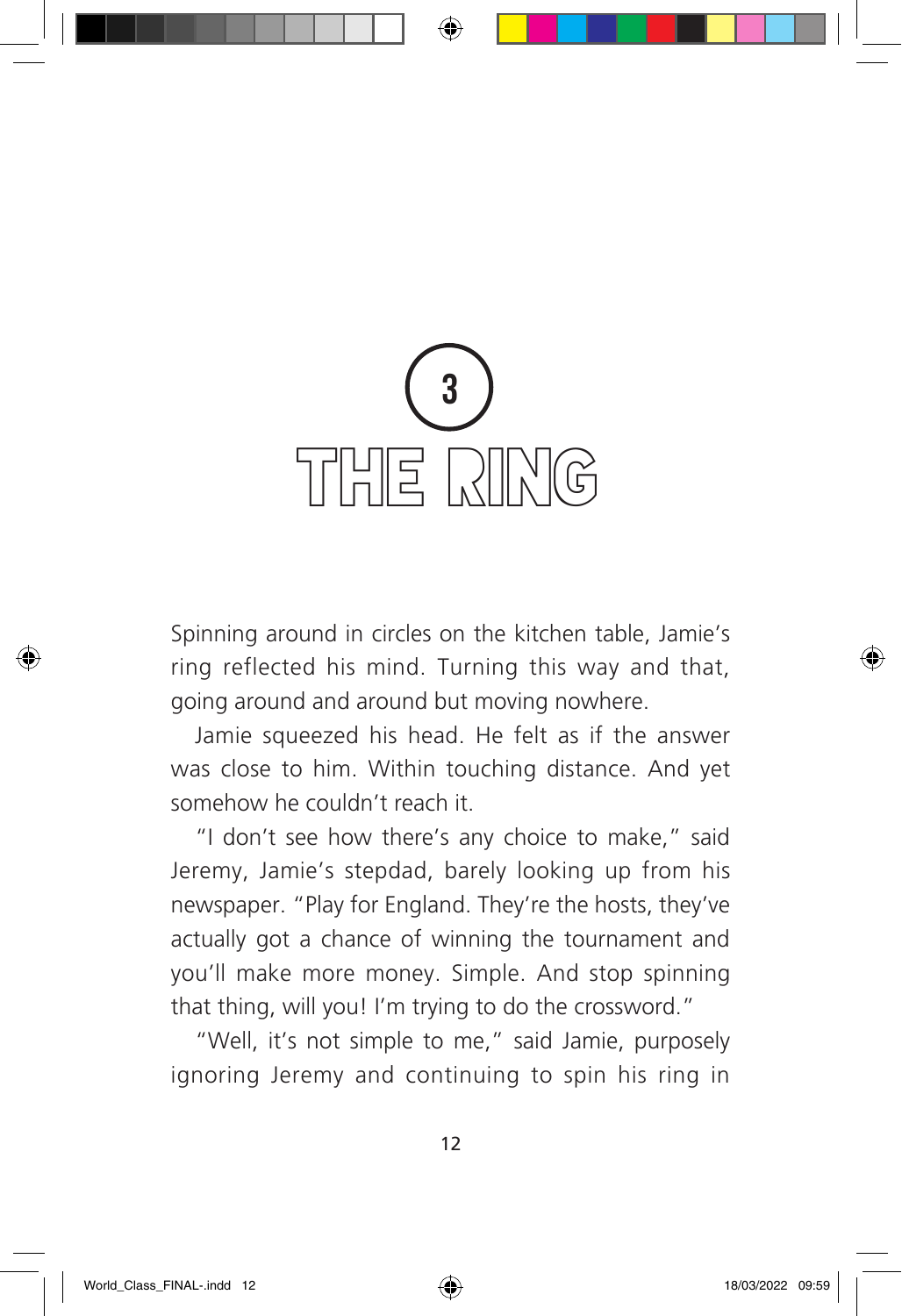circles on the kitchen table. Jamie loved that ring. It had been his granddad Mike's and, before that, it had belonged to Mike's dad. It had been passed down from generation to generation and, as Mike had not had a son, he'd left it to Jamie in his will. It was the most precious item Jamie owned.

"What do you reckon Mike would say?" Jamie asked his mum, who was contentedly cradling her cup of tea. "He'd just want me to play for Scotland, wouldn't he?"

Jamie's mum smiled as she sipped her warm cuppa. "Just to see you playing at the World Cup would make Dad the happiest man in the world," she said reassuringly. "He wouldn't care who it was for."

"But what about that?" Jamie said, pointing to the framed photo on the ledge by the kitchen table. It was his mum's favourite: a picture of Jamie as a three-yearold, when his hair was still a bright strawberry-blonde colour. He was smiling and, though he was barely able to run, he was kicking a little football, being proudly supported by his granddad Mike, who was standing just behind him, holding him up.

Jamie liked the photo. He realized that Mike must have been supporting him almost from the day he was born.

"What about it?" asked his mum, turning to look at the photo. "He always said you'd play at a World Cup,